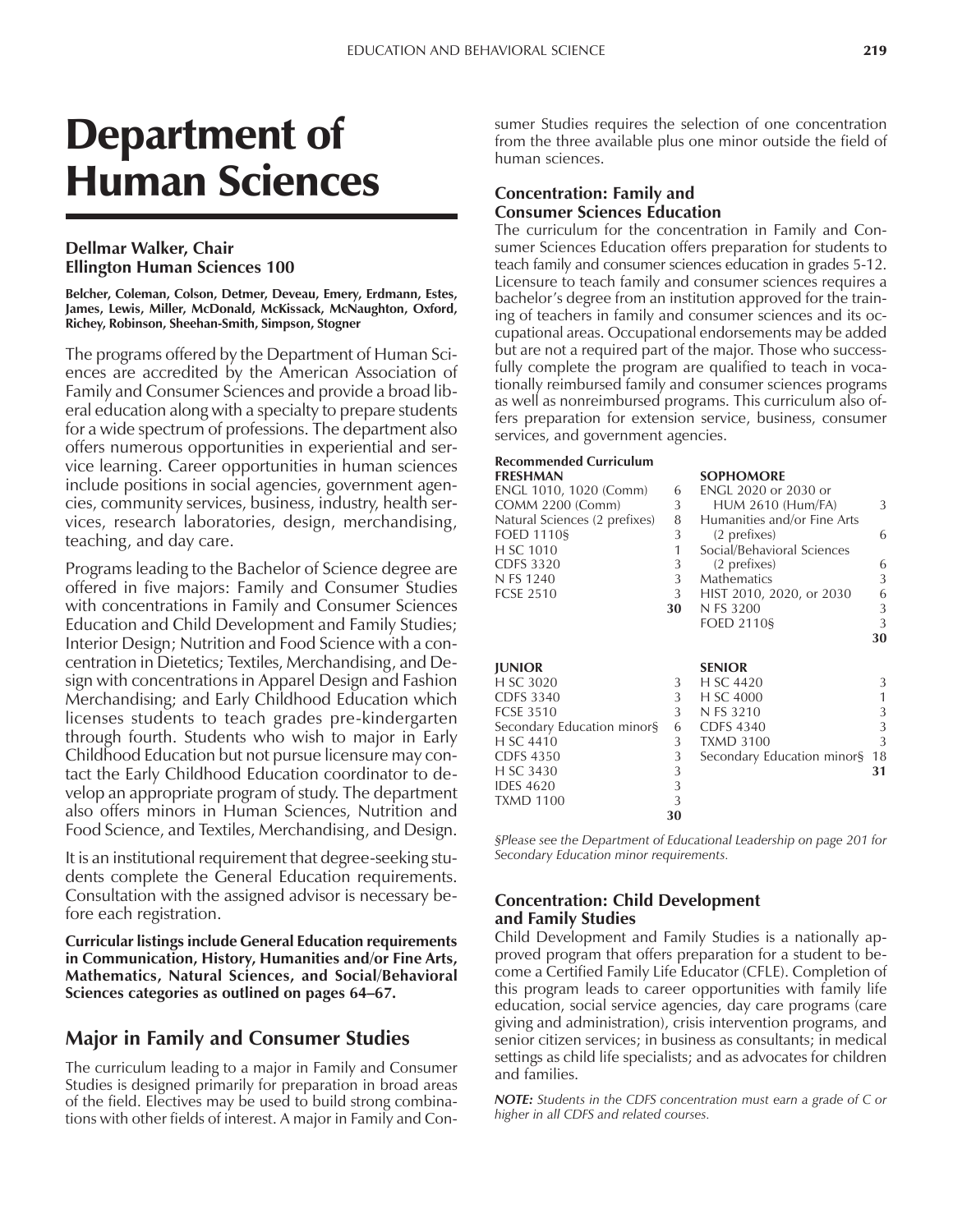**29-31**

| <b>Recommended Curriculum</b> |    |                            |         |
|-------------------------------|----|----------------------------|---------|
| <b>FRESHMAN</b>               |    | <b>SOPHOMORE</b>           |         |
| ENGL 1010, 1020 (Comm)        | 6  | ENGL 2020 or 2030 or       |         |
| Humanities and/or Fine Arts   |    | <b>HUM 2610 (Hum/FA)</b>   | 3       |
| (2 prefixes)                  | 6  | <b>COMM 2200 (Comm)</b>    | 3       |
| <b>MATH 1010 (Math)</b>       | 3  | CDFS 3310, 3330            | 6       |
| CDFS 2350, 3320               | 6  | HIST 2010, 2020, or 2030   | 3       |
| H SC 1010                     | 1  | PSY 1410 (Soc/Beh Sci)     | 3       |
| Natural Sciences (2 prefixes) | 8  | Social/Behavioral Sciences | 3       |
|                               | 30 | Minor                      | 3       |
|                               |    | N FS 1240                  | 3       |
|                               |    | H SC 4410                  | 3       |
|                               |    |                            | 30      |
|                               |    |                            |         |
| <b>JUNIOR</b>                 |    | <b>SENIOR</b>              |         |
| <b>PSY 4600</b>               | 3  | H SC 4000                  | 1       |
| CDFS 4140, 4340               | 6  | CDFS 3390, 4370            | 6       |
| CDFS 4300, 4380, or 4391      | 3  | CDFS 4300, 4380, 4391,     |         |
| CDFS 4310, 4350, 4390         | 9  | H SC 4430, 4420,           |         |
| Minor                         | 6  | N FS 4210, or 4251         | 3       |
| HIST 2010, 2020, or 2030      | 3  | CDFS 4300, 4380, or 4391   | 3       |
|                               | 30 | CDFS 4360 or 3300          | $3 - 4$ |
|                               |    | Minor                      | 6       |
|                               |    | Electives                  | $1 - 2$ |
|                               |    | H SC 4101                  | 6       |
|                               |    |                            |         |

## **Major in Textiles, Merchandising, and Design**

The major in Textiles, Merchandising, and Design leads to entry-level career opportunities in fashion-related industries and requires the selection of one concentration from the two available: Apparel Design and Fashion Merchandising. Textiles, Merchandising, and Design majors and minors must earn a grade of C or higher in all TXMD courses. Students earning a D or F will be required to repeat the course before being allowed to advance in the program.

### **Concentration: Apparel Design**

The B.S. degree with a concentration in Apparel Design allows the student to prepare for entry-level positions in the growing area of design, pattern making, and manufacturing. In addition to the major and concentration, a minor in Art or Entertainment Arts Design is required.

| <b>Recommended Curriculum</b><br><b>FRESHMAN</b><br>ENGL 1010, 1020 (Comm)<br>Natural Sciences (2 prefixes)<br>Social/Behavioral Sciences<br>H SC 1010, 1610<br>TXMD 3130, 3190<br>Minor | 6<br>8<br>3<br>4<br>6<br>3<br>30  | <b>SOPHOMORE</b><br>ENGL 2020 or 2030 or<br><b>HUM 2610 (Hum/FA)</b><br>COMM 2200 (Comm)<br>HIST 2010, 2020, or 2030<br>TXMD 3100, 3150<br>MATH 1010, 1630, or 1710<br>Social/Behavioral Sciences<br>ART 1030 (Hum/FA)<br>Minor | 3<br>3<br>6<br>6<br>3<br>3<br>3<br>3<br>30     |
|------------------------------------------------------------------------------------------------------------------------------------------------------------------------------------------|-----------------------------------|---------------------------------------------------------------------------------------------------------------------------------------------------------------------------------------------------------------------------------|------------------------------------------------|
| <b>JUNIOR</b><br>Humanities and/or Fine Arts<br>H SC 3020<br>N FS 1240<br><b>CDFS 3320</b><br>TXMD 4110, 3140, 4130,<br>4160<br>Minor                                                    | 3<br>3<br>3<br>3<br>12<br>6<br>30 | <b>SENIOR</b><br>H SC 4410<br>H SC 4000<br>TXMD 3000, 3070, 3120,<br>3180, 4120<br>TXMD 3160, 4170, or<br>H SC 4043<br>Minor<br>Electives*                                                                                      | 3<br>1<br>15<br>3<br>6<br>$\mathfrak{D}$<br>30 |

*\*The number of hours required as electives may vary depending upon the courses taken. All students must have a minimum of 120 hours in order to graduate, so the number of hours required as electives may vary.*

### **Concentration: Fashion Merchandising**

The B.S. degree with a concentration in Fashion Merchandising allows the student to prepare for professional positions in fashion retailing, buying, entrepreneurship, wholesaling, fashion promotion, and coordination. In addition to the major and concentration, a minor in one of the following areas is required: Business Administration, Management, Marketing, Mass Communication, or Entrepreneurship.

#### **Recommended Curriculum FRESHMAN SOPHOMORE** ENGL 1010, 1020 (Comm) 6 ENGL 2020 or 2030 or

| $ENGL$ $1010, 1020$ (Comm)    | O  | EINGL ZUZU OF ZU3U OF       |         |
|-------------------------------|----|-----------------------------|---------|
| Natural Sciences (2 prefixes) | 8  | <b>HUM 2610 (Hum/FA)</b>    | 3       |
| Social/Behavioral Sciences    |    | <b>COMM 2200 (Comm)</b>     | 3       |
| (2 prefixes)                  | 6  | HIST 2010, 2020, or 2030    | 6       |
| H SC 1010, 1610               | 4  | TXMD 3100; 3150 or 3190     | 6       |
| <b>TXMD 3130</b>              | 3  | ART 1030 (Hum/FA)           | 3       |
| MATH 1010, 1630, or 1710      |    | Humanities and/or Fine Arts | 3       |
| (Math)                        | 3  | N FS 1240                   | 3       |
|                               | 30 |                             | 27      |
| <b>JUNIOR</b>                 |    | <b>SENIOR</b>               |         |
| H SC 3020                     | 3  | TXMD 3160, 4150             | 6       |
| TXMD 3070, 4130, 4170         | 9  | H SC 4000, 4410, 4430       |         |
| ACTG 3000, 2110, or 1110      | 3  | TXMD 3000, 3120, 3140,      |         |
| <b>CDFS 3320</b>              | 3  | 3180, 4120, H SC 4043,      |         |
| Elective                      | 3  | 4103, or CDFS 3330          | 6       |
| Minor                         | 9  | Electives*                  | $2 - 5$ |
|                               | 30 | Minor*                      | $6-9$   |
|                               |    |                             | 27-33   |

*\*The number of elective hours required depends upon the choice of minors. All students must have a minimum of 120 hours to graduate, so the number of elective hours may vary.*

### **Minor in Textiles, Merchandising, and Design**

A minor in Textiles, Merchandising, and Design is offered with an option in either fashion merchandising or apparel design. Both options require H SC 1610, TXMD 3100 and 3130. In addition students interested in fashion merchandising are required to take TXMD 3150, 3160, and 4150. Students selecting apparel design are required to take TXMD 3140 and 3190 and select one course from TXMD 3120, 3150, 4110, or 3000.

### **Major in Nutrition and Food Science**

The major in Nutrition and Food Science offers preparation for careers in community nutrition services; county, state, and federal health departments; food systems management; food processing; food marketing; and quality control.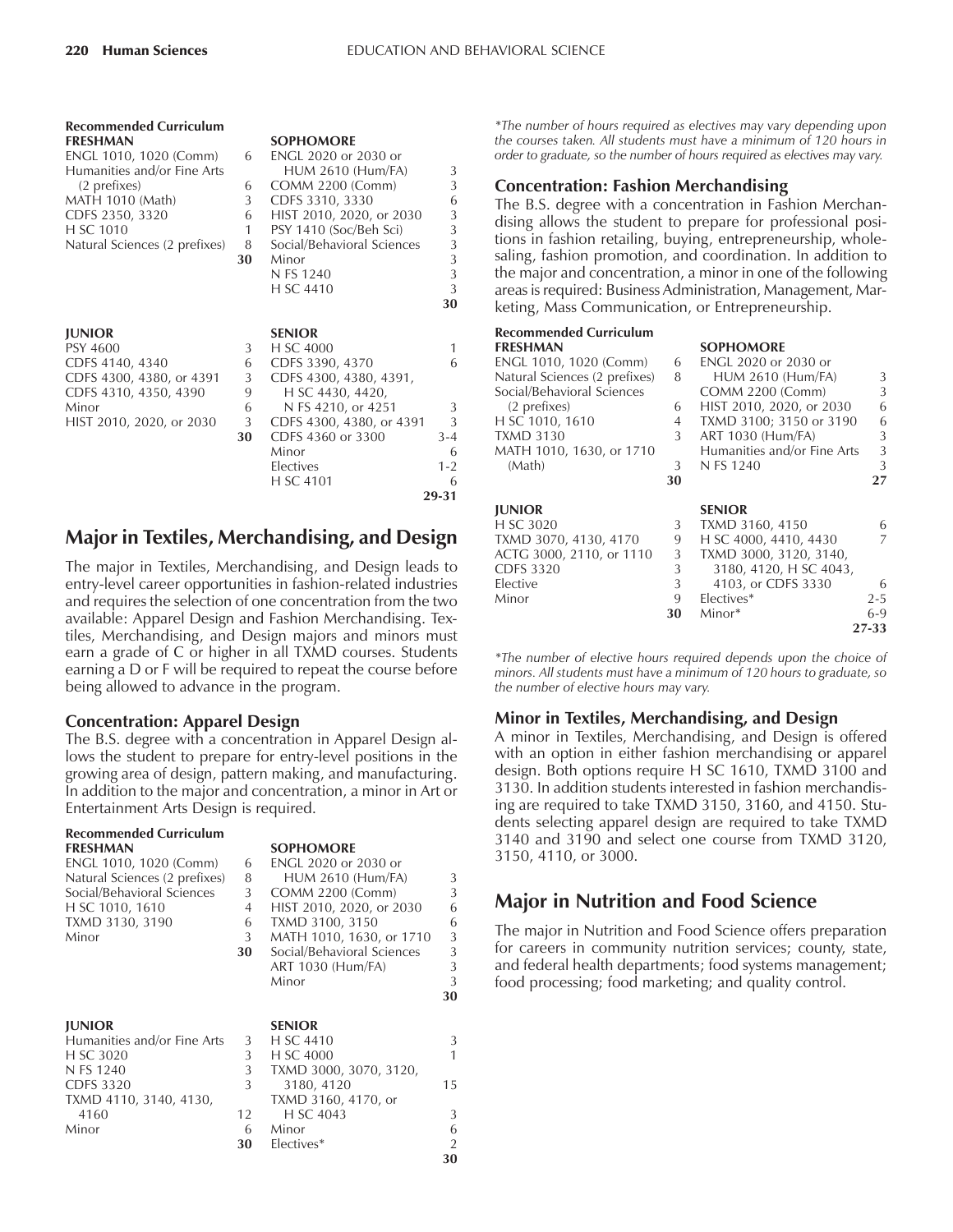| <b>Recommended Curriculum</b><br><b>FRESHMAN</b><br>ENGL 1010, 1020 (Comm)<br><b>MATH 1010 (Math)</b><br>Humanities and/or Fine Arts<br>(2 prefixes)<br>SOC 1010 (Soc/Beh Sci)<br>H SC 1010<br>N FS 2220<br>CHEM 1010 (Nat Sci)<br><b>CHEM 1020</b> | 6<br>3<br>6<br>3<br>1<br>3<br>$\overline{4}$<br>$\overline{4}$<br>30 | <b>SOPHOMORE</b><br>N FS 3200, 3260, 3280<br><b>COMM 2200 (Comm)</b><br>Social/Behavioral Sciences<br>HIST 2010, 2020, or 2030<br>BIOL 2010 (Nat Sci)<br><b>BIOL 2020</b> | 9<br>3<br>3<br>6<br>$\overline{4}$<br>$\overline{4}$<br>29 |
|-----------------------------------------------------------------------------------------------------------------------------------------------------------------------------------------------------------------------------------------------------|----------------------------------------------------------------------|---------------------------------------------------------------------------------------------------------------------------------------------------------------------------|------------------------------------------------------------|
| <b>JUNIOR</b><br>H SC 4410, 4430<br><b>CDFS 3320</b><br>N FS 4210, 4250, 4270<br><b>CHEM 2030</b><br><b>ENGL 2020 or 2030 or</b><br>HUM 2610 (Hum/FA)<br>Minor                                                                                      | 6<br>3<br>9<br>4<br>3<br>6<br>31                                     | <b>SENIOR</b><br>N FS 4240, 4280<br>N FS 4200, 4220,<br>ABAS 4200, 4810, or 4820<br>H SC 4000<br>Minor<br>Elective                                                        | 6<br>12<br>1<br>9<br>$\overline{2}$<br>30                  |

#### **Concentration: Dietetics**

The Dietetics concentration is a Didactic Program in Dietetics (DPD) accredited by the Commission on Accreditation of Dietetics Education of the American Dietetic Association, 120 South Riverside Plaza, Suite 2000, Chicago, IL 60606-6995, (312) 899-4876. The program offers preparation for careers in dietetics as nutritionists, clinical or management dietitians, dietitians in private practice, and consulting dietitians. After completing the degree, students receive a verification statement that DPD requirements have been met, qualifying them to apply for a supervised practice program (dietetic internship). After completion of an internship, students must pass the national examination to become registered dietitians (R.D.) and be eligible for licensure as dietitians/nutritionists (L.D.N.) in the State of Tennessee. Students with baccalaureate degrees in other areas may complete the DPD requirements at MTSU. Transfer students must take a minimum of 15 hours in nutrition and food science at MTSU to include N FS 4200 and 4290.

#### **Recommended Curriculum FRESHMAN SOPHOMORE**

| ENGL 1010, 1020 (Comm)      | 6 |
|-----------------------------|---|
| Social/Behavioral Sciences  | 3 |
| Humanities and/or Fine Arts |   |
| (2 prefixes)                | 6 |
| SOC 1010 (Soc/Beh Sci)      | 3 |
| H SC 1010                   | 1 |
| N FS 2220                   | 3 |
| CHEM 1010 (Nat Sci)         | 4 |
| <b>CHEM 1020</b>            |   |
|                             |   |

#### **JUNIOR SENIOR**

| H SC 4410, 4430          |
|--------------------------|
| CDFS 3320, 3330          |
| N FS 4210, 4250, 4270    |
| CHEM 2030, 3530          |
| ENGL 2020 or 2030 or     |
| <b>HUM 2610 (Hum/FA)</b> |
|                          |

| ENGL 1010, 1020 (Comm)      | 6              | N FS 3200, 3260, 3280    | 9              |
|-----------------------------|----------------|--------------------------|----------------|
| Social/Behavioral Sciences  | 3              | COMM 2200 (Comm)         | 3              |
| Humanities and/or Fine Arts |                | MATH 1530 (Math)         | 3              |
| (2 prefixes)                | 6              | HIST 2010, 2020, or 2030 | 6              |
| SOC 1010 (Soc/Beh Sci)      | 3              | BIOL 2010 (Nat Sci)      | $\overline{4}$ |
| H SC 1010                   |                | <b>BIOL 2020</b>         | $\overline{4}$ |
| N FS 2220                   | 3              |                          | 29             |
| CHEM 1010 (Nat Sci)         | 4              |                          |                |
| CHEM 1020                   | $\overline{A}$ |                          |                |
|                             | 30             |                          |                |
| $\mathbf{H}$ in $\Omega$    |                | $C$ ENII $\bigcap$ n     |                |

### 6 N FS 4200, 4220, 4240

| .                        |    |                   |                |
|--------------------------|----|-------------------|----------------|
| CDFS 3320, 3330          | 6  | 4280, 4290, 4800  | 19             |
| N FS 4210, 4250, 4270    | 9  | <b>BIOL 2230</b>  | $\overline{A}$ |
| CHEM 2030, 3530          | 8  | ACTG 1110 or 3000 | 3              |
| ENGL 2020 or 2030 or     |    | H SC 4000         | 1              |
| <b>HUM 2610 (Hum/FA)</b> | 3  | Elective          | $\mathcal{P}$  |
|                          | 32 |                   | 29             |
|                          |    |                   |                |

### **Minor in Nutrition and Food Science**

The minor in Nutrition and Food Science requires 18 semester hours to include N FS 1240, 3200, and 12 hours to be chosen from N FS 3210, 3260, 3280, 4200, 4210, 4220, 4240, 4250, 4260, 4270, and 4280. Required prerequisites must be met for all courses.

### **Major in Interior Design**

The Interior Design curriculum meets the requirements for allied membership in the American Society of Interior Designers and affiliate membership in the International Interior Design Association. Accredited by the Foundation for Interior Design Education Research, the B.S. degree offers preparation for entry-level positions in residential and contract design firms, sales, design consulting, computer-aided design, and other related design areas. The program includes a major in Interior Design and a professional core in Human Sciences, art, and business.

Interior design majors must maintain a minimum cumulative GPA of 2.75 to continue through the program sequence and earn a grade of C or higher in all IDES courses. Students earning a D or F will be required to repeat the course before being allowed to advance in the program.

Students are strongly encouraged to participate in the internship or co-op programs.

### **Recommended Curriculum**

| <b>FRESHMAN</b>               |    | <b>SOPHOMORE</b>         |    |
|-------------------------------|----|--------------------------|----|
| ENGL 1010, 1020 (Comm)        | 6  | IDES 2700, 2710, 3600,   |    |
| HIST 1110 or 1120 (Hum/FA) 3  |    | 3700, 3710, 3720,        |    |
| H SC 1010                     |    | 4700, 4710               | 24 |
| Natural Sciences (2 prefixes) | 8  | <b>COMM 2200 (Comm)</b>  | 3  |
| CDFS 3320                     | 3  | ENGL 2020 or 2030 or     |    |
| Social/Behavioral Sciences    | 3  | <b>HUM 2610 (Hum/FA)</b> | 3  |
| ART 1620                      | 3  |                          | 30 |
| Mathematics                   | 3  |                          |    |
|                               | 30 |                          |    |

### **JUNIOR SENIOR**

IDES 3730, 3740, 3750,<br>3760, 4730, 4740, 4750, 2 3760, 4730, 4740, 4750 ART 1910 or 1920 or 1930 TXMD 3100  $\frac{3}{3}$ 

| 3700, 3710, 3720,           |               |
|-----------------------------|---------------|
| 4700, 4710                  | 24            |
| COMM 2200 (Comm)            | $\mathcal{L}$ |
| <b>ENGL 2020 or 2030 or</b> |               |
| <b>HUM 2610 (Hum/FA)</b>    | 3             |
|                             | 30            |
|                             |               |
|                             |               |
|                             |               |

|    | SENIUK                      |    |
|----|-----------------------------|----|
|    | IDES 4760, 4770, 4780,      |    |
| 21 | 4790                        | 12 |
| -6 | HIST 2010, 2020, or 2030    | 6  |
| -3 | Social/Behavioral Sciences  | 3  |
| 30 | CDFS 3330 or H SC 4430 or   |    |
|    | N FS 1240                   | 3  |
|    | MKT 3820                    | 3  |
|    | Humanities and/or Fine Arts | 3  |
|    |                             |    |

## **Major in Early Childhood Education**

The major in Early Childhood Education is offered by the Department of Human Sciences. The curriculum for the major in Early Childhood Education is designed to prepare teachers in the area of early childhood education and to meet the Tennessee requirements for licensure to teach pre-kindergarten, kindergarten, and first through third grades. Emphasis is placed on the development of the young child within the context of the family and on integrating developmentally appropriate practice within educational settings.\*

*\*A grade of C or higher is required for all CDFS courses.*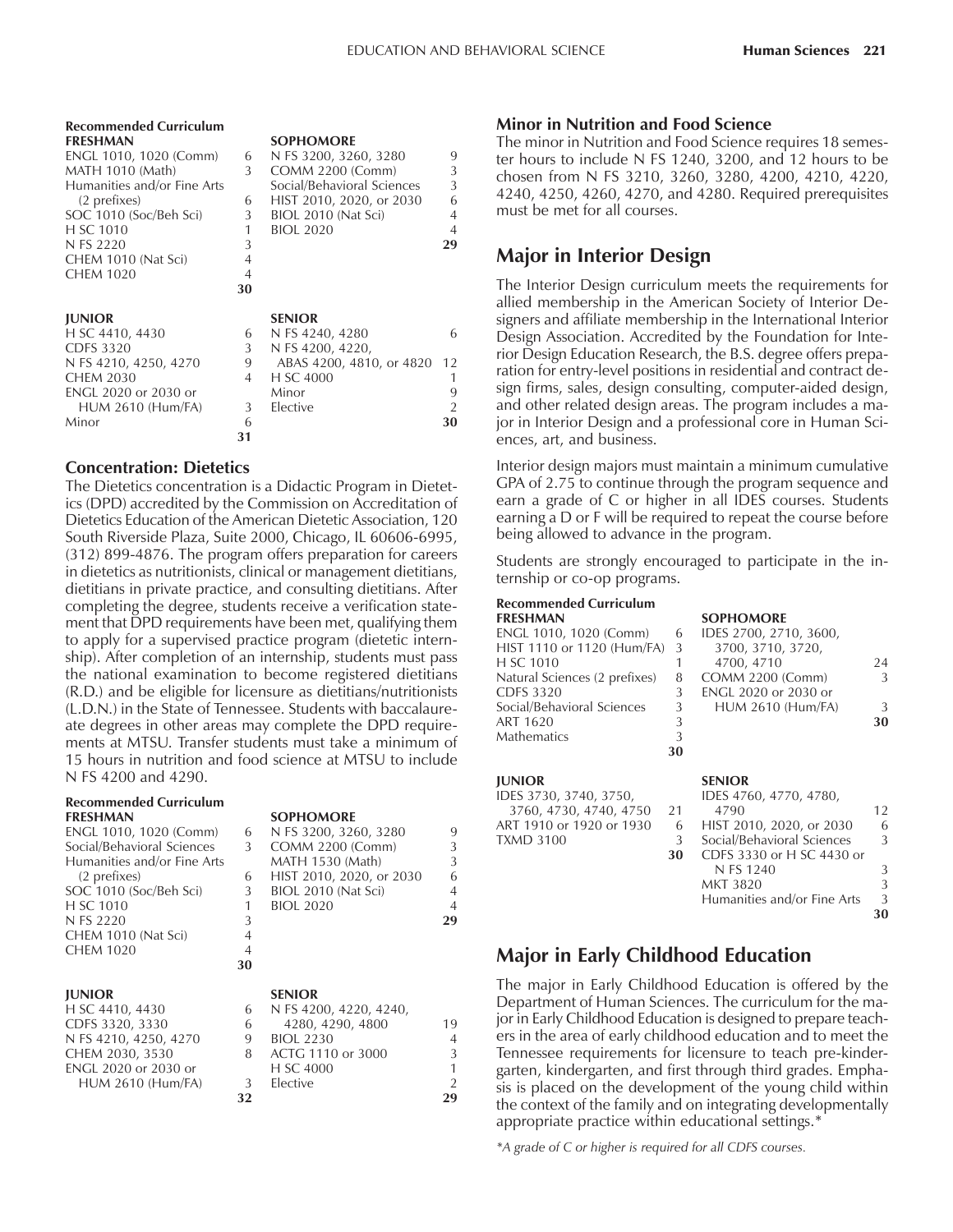*Special comments:*

- *1. Practica should be taken in this order: CDFS 4380, 4300, 4330; CDFS 4110.*
- *2. Method courses should be completed in the junior year: ELED 3150 and CDFS 4375.*

|                | <b>SOPHOMORE</b>                      |                                                                                                                        |
|----------------|---------------------------------------|------------------------------------------------------------------------------------------------------------------------|
| 6              | CDFS 3310, 4320, 4370,                |                                                                                                                        |
| 3              | 3320                                  | 12                                                                                                                     |
| 3              | GEOG 2000 (Soc/Beh Sci)               | 3                                                                                                                      |
| 6              | CHEM 1030 or GEOL 1030                |                                                                                                                        |
| 3              | or PSCI 1030 or ASTR 1030             |                                                                                                                        |
| 1              | (Nat Sci)                             | $\overline{4}$                                                                                                         |
| $\overline{4}$ | HIST 2010, 2020, or 2030              | 6                                                                                                                      |
|                | ANTH 2010 or P S 1010 or              |                                                                                                                        |
|                | P S 2010 or AAS 2100                  |                                                                                                                        |
| 6              | (Soc/Beh Sci)                         | 3                                                                                                                      |
| 3              |                                       | 28                                                                                                                     |
|                |                                       |                                                                                                                        |
|                |                                       |                                                                                                                        |
|                |                                       | 3                                                                                                                      |
|                |                                       | 3                                                                                                                      |
|                |                                       | 6                                                                                                                      |
|                |                                       | 3                                                                                                                      |
|                |                                       | $\mathbf{1}$                                                                                                           |
|                |                                       | 12                                                                                                                     |
|                |                                       | 28                                                                                                                     |
| 3              |                                       |                                                                                                                        |
|                |                                       |                                                                                                                        |
| 3              |                                       |                                                                                                                        |
| $\overline{4}$ |                                       |                                                                                                                        |
| 33             |                                       |                                                                                                                        |
|                | 35<br>3<br>3<br>4<br>3<br>3<br>4<br>3 | <b>SENIOR</b><br><b>CDFS 4350</b><br><b>SPED 3010</b><br>CDFS 4330, 4360<br>N FS 4251<br>H SC 4000<br><b>CDFS 4110</b> |

### **Minor in Human Sciences**

The minor in Human Sciences consists of a minimum of 18 semester hours of courses offered by the Department of Human Sciences elected to meet the concentration needs of the student.

### **Courses in Human Sciences [H SC]**

#### **General**

- **1010 Career Orientation.** One credit. Development and scope of human sciences as a profession; its wide variety of career opportunities with analysis of interests, aptitudes, proficiency, and education related to success in these areas. Two hours per week until midterm.
- **1610 Basic Design.** Three credits. Experience in two-dimensional design. Analysis, experiments, and application of the elements and principles of design as they relate to the immediate environment. **Not accepted for credit toward Interior Design major.** Four hours per week.
- **3020 Presentation Techniques.** Three credits. Principles and techniques of effective presentations and demonstrations. Opportunities for experience in presenting demonstrations to the public through mass media. Three hours per week.
- **3430 Housing.** Three credits. Evaluation of housing and equipment in terms of family needs, economics, building codes, legislation, and technological developments. Housing alternatives presented and analyzed with emphasis on sociopsychological satisfaction with the residence. Offered once a year.

**4000 Senior Seminar.** One credit. Prerequisites: H SC 1010 and junior standing. Review of philosophy and professional ethics of human sciences. Preparation of reference files, letters, and resume. One hour per week.

**4041- Seminar in Human Sciences.** Prerequisite: Permission of de-**4044** partment chair. Individual research and/or analysis of contem-

porary problems and issues in a concentrated area of study. For advanced students. 4041 Human Development-Family Life. Three credits. **4042 Foods-Nutrition.** Three credits. **4043 Clothing-Textiles.** Three credits. **4044 Housing-Design.** Three credits.

**4051- Advanced Problems in Human Sciences.** Prerequisite: Permis-

**4054** sion of department chair. Provides an opportunity for advanced students to do independent study or conduct research in their areas of emphasis. One hour seminar per week plus independent study in

**4051 Human Development-Family Life.** Three credits.

**4052 Foods-Nutrition.** Three credits.

**4053 Clothing-Textiles.** Three credits. **4054 Housing-Design.** Three credits.

**4060 Readings in Human Sciences.** One to three credits. Prerequisite: Permission of department chair. Selected readings of current trends, developments, and research in human sciences of interest to teachers and students. One hour seminar per week and independent study.

**4101- Internship.** Six credits. Prerequisites: Departmental approval and

**4105** minimum 2.25 GPA. Directed and supervised experience designed to acclimate seniors in day-to-day demands, skills, and personal relationships in their major fields. Provides students with professional experiences. Includes a minimum of 300 hours at the worksite plus scheduled seminars.

**4101 Human Development-Family Life** (Prerequisites: CDFS 2350, 3310, 3320, 3330, 4300, 4340, 4350, 4360, and 4390). **4102 Consumer Services** (Prerequisites: H SC 3020, 4410, 4420, and 4430). **4103 Textiles, Merchandising, and Design** (Prerequisites: retail-

oriented: TXMD 3100, 3130, 3150 or 3190, 3160, and 4150; design-oriented: TXMD 3100, 3130, 3140, and 3190). **4104 Interior Design** (Prerequisites: IDES 3730, 4750).

**4105 Nutrition and Food Science** (Prerequisites: N FS 3200, H SC 4430, and approval of advisor).

- **4410 Consumer Economics.** Three credits. Consideration of theoretical economics as related to the family. Presents an overview of the choices available and the decision-making process confronting the family in the American economy.
- **4420 Personal and Family Management.** Three credits. Management theories applied to personal and family resources throughout the life cycle. Emphasis on the development of knowledge from which to draw conclusions about the financial elements of life. Offered once a year.
- **4430 Resource Management.** Three credits. Opportunity to identify and integrate the management functions of the human sciences areas. Emphasis on management roles and responsibilities of human sciences professionals, the relationship of the learning organization concept to the human science profession, and the use of quality improvement techniques to solve human sciencesrelated problems.
- **4450 Professionalism in Consumer Services.** Three credits. The role, functions, and responsibilities of consumer services professionals employed in business, government, and other organizations.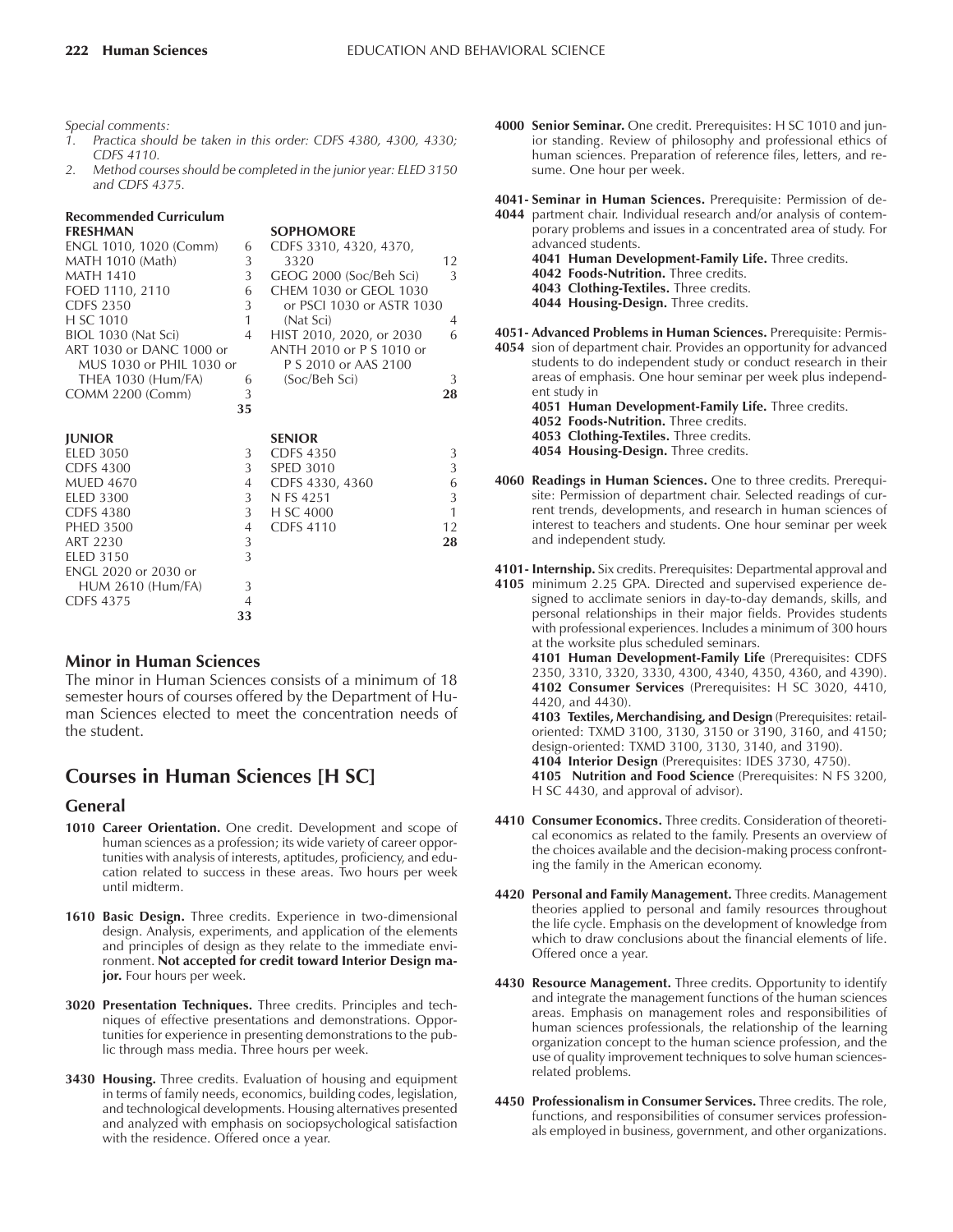### **Courses in Textiles, Merchandising, and Design [TXMD]**

- 1100 Clothing I. Three credits. The fundamental clothing construction processes necessary for advanced work in clothing. Five hours per week. Offered once a year.
- **3000 Computer-Aided Apparel Design.** Three credits. Introduces computer basics and the Windows operating environment; computer-aided design applications related to the apparel and textile industries, including fashion sketching with stylus and graphics tablet, design evolution and line development; current CAD software utilized. Five hours per week. Offered once a year.
- **3070 Fashion Promotion.** Three credits. Prerequisite: H SC 1610. An overview of the sales promotion process in relation to the fashion industry; emphasis on advertising, visual merchandising, special events, and fashion show production. Addresses newest techniques in fashion merchandising and promotion. Students directly involved in planning the production of a major fashion show within the community. Offered once a year.
- **3100 Textiles I.** Three credits. An overview of the textile industry including fibers, yarns, fabric construction, dyeing/printing techniques, and finishes. Emphasis placed on the selection of textile products in relation to end use. Includes labwork involving physical testing. Four hours per week.
- **3120 Textiles II.** Three credits. Prerequisite: TXMD 3100. An overview of quality control using state-of-the-art textile testing equipment. Analysis of fibers and fabrics with emphasis on labwork involving microscopy and chemical and physical testing. Correlation of test results in predicting fabric performance in relation to end use. Four hours per week. Offered once a year.
- **3130 Introduction to the Fashion Industry.** Three credits. How the fashion world operates from planning stages to consumer. Emphasis on production and distribution of fashion goods, current trends, and technological developments. Offered once a year.
- **3140 Flat Pattern Design.** Three credits. Prerequisite: TXMD 3190. Adaptation of commercial sloper patterns to individual proportions, pattern designing and application of principles of design to apparel designing. Five hours per week. Offered once a year.
- **3150 Apparel Selection and Evaluation.** Three credits. Prerequisites: H SC 1610 and TXMD 3100. An overview of the apparel industry structure and the functions of each division. Emphasis on recognizing quality in relation to fabrication, construction, and design of garments. Clothing needs of special populations included. No construction involved. Offered once a year.
- **3160 Fashion Fundamentals.** Three credits. Prerequisite: TXMD 3130. Principles underlying the fashion process and the study of fashion retailing and entrepreneurship. Special emphasis on the dissemination of fashion throughout the world market and to the fashion designers and business leaders in the fashion world today. Offered once a year.
- **3180 Apparel Manufacturing.** Three credits. Prerequisites: TXMD 3100 and 3150. Analysis of apparel manufacturing processes related to specifications, costing, product development, sourcing, time and motion studies, production planning, resource utilization, and quality assurance. Field trips. Offered once a year.
- **3190 Clothing II.** Three credits. Prerequisite: TXMD 1100 or permission of instructor. Advanced clothing construction techniques with emphasis on fitting and finishing. Practical application of

acquired knowledge to creative wardrobe planning and selection. Five hours per week. Offered once a year.

- **4110 Fashion Illustration.** Three credits. Prerequisites: H SC 1610; TXMD 3100 and 3150. An overview of fashion illustration techniques allowing skill development of the fashion croquis and garments using various media techniques to communicate fashion ideas, moods, and details. Offered once a year.
- **4120 Advanced Computer-Aided Apparel Design.** Three credits. Prerequisites: TXMD 3000, 3140, and 4110. Provides opportunity to develop advanced computer-aided apparel design skills while using state-of-the-art CAD software. Focuses on developing textile and apparel activities applicable within the industry today. Students will develop a portfolio containing design projects. Five hours per week. Offered once a year.
- **4130 History of Costume.** Three credits. Survey of clothing and design from ancient to modern periods; consideration given to social, economic, and cultural conditions reflected in dress. Offered once a year.
- **4150 Fashion Merchandising.** Three credits. Prerequisite: TXMD 3160. Principles of marketing, retailing, and sales as they apply to the merchandising of fashion goods. Special emphasis on fashion buying, planning, control and computer applications for apparel businesses. Offered once a year.
- **4160 Advanced Apparel Design.** Three credits. Prerequisites: TXMD 3140 and 3190. Advanced apparel design techniques including patterning, draping, drafting, grading, and marker development. Includes computerized patternmaking. Offered once a year.
- **4170 Social Aspects of Clothing.** Three credits. Principles of sociology and psychology applied to the study of clothing and related behaviors. Research methods for studying sociopsychological aspects of clothing included. Offered once a year.

### **Courses in Nutrition and Food Sciences [N FS]**

- **1240 Principles of Nutrition.** Three credits. Fundamentals of normal nutrition and its relationship to health and physical fitness with emphasis on the scientific, psychological, sociological, and economic aspects of nutrition. (Credit not allowed for Nutrition and Food Sciences major.)
- **2220 Nutrition for the Health Sciences.** Three credits. Elements of scientific, psychological, sociological bases of nutrition and its relationship to prevention and treatment of degenerative diseases. Emphasis on fostering communication between health care practitioners in assessment and implementation of nutrition care.
- **3200 Food Principles.** Three credits. Basic physical and chemical principles, techniques, skills, sanitation, and economics involved in quality food selection, composition, and preparation. Five hours per week. Offered fall only.
- **3210 Meal Management.** Three credits. Functions of management applied to serving nutritionally adequate and aesthetically satisfying meals. Management of human and nonhuman resources in group situations. Five hours per week.
- **3260 Community Nutrition.** Three credits. Prerequisite: N FS 1240 or 2220. Nutrition problems and practices in the community; nutrition programs of state and federal agencies; supervised field experiences; preparation of nutrition education materials.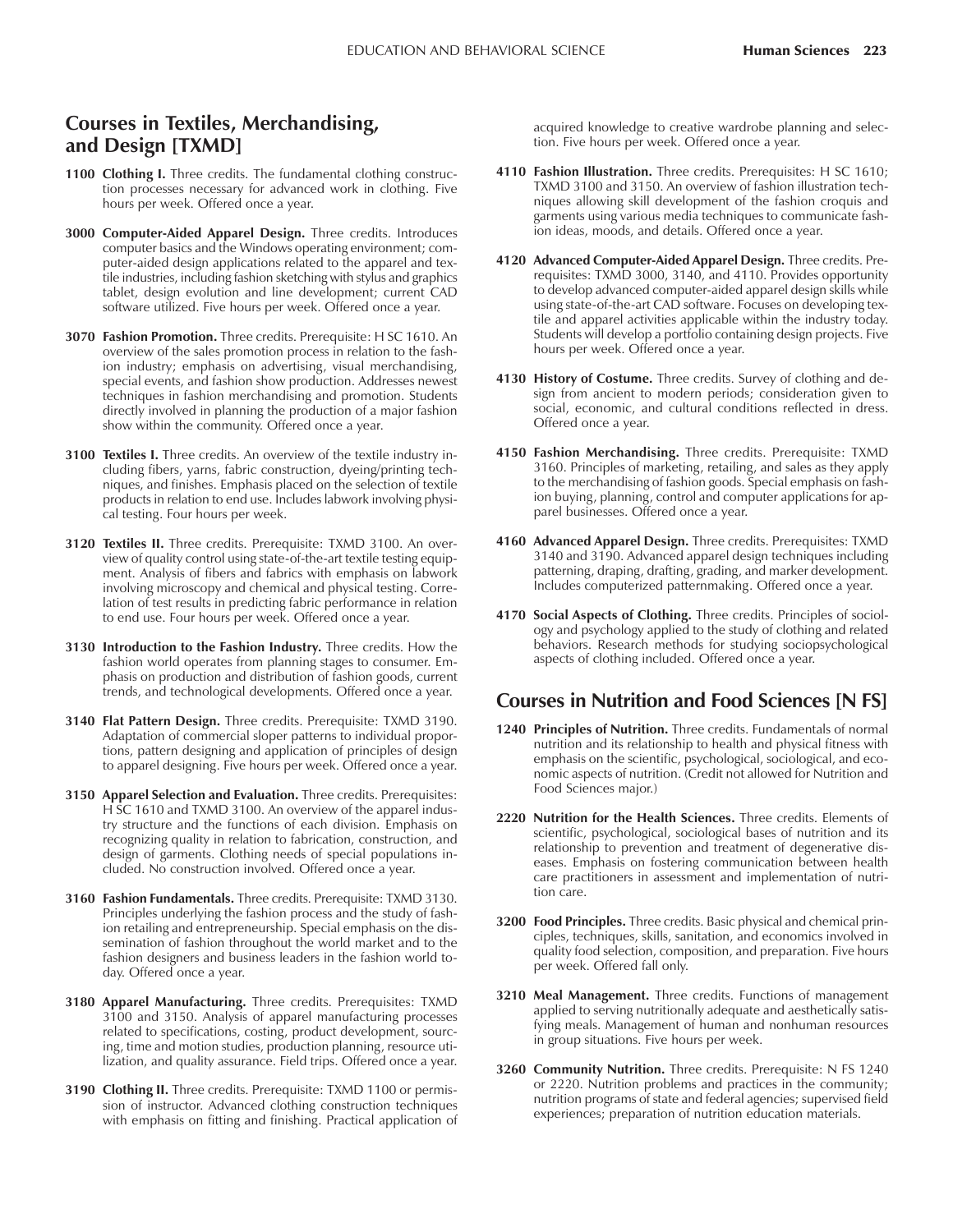- **3280 Nutrition in Health Promotion.** Three credits. Prerequisite: N FS 1240 or 2220. Nutrition education resources and skills for individuals working in health promotion and wellness areas including methods for weight management, evaluating popular nutrition fads, dietary assessment, sports nutrition, dietary fat, and cholesterol programs.
- **4090 Field Experience in Foods and Nutrition.** Three credits. Prerequisites: N FS 1240 or 2220, 4200, 4220; permission of instructor; 2.25 GPA. Directed and supervised experience in a specialized area of dietetics or food management. Includes a minimum of 150 hours at the worksite.
- **4200 Diet and Disease.** Three credits. Prerequisites: BIOL 2030 and N FS 4270. Dietary problems in disease and modifications of normal diet to meet dietary requirements of pathological and special conditions. Offered spring only.
- **4210 Nutrition in Aging.** Three credits. Prerequisite: N FS 1240 or 2220. Nutritional needs of elderly individuals and how these requirements are affected by physiological, pathological, and socioeconomic changes associated with aging. Emphasis placed on assessment, nutrition counseling skills, and resources to assist elderly individuals with adequate nutrient intake. Offered once a year.
- **4220 Food Systems Management.** Three credits. Prerequisites: N FS 3200 and H SC 4430. Principles and production of quantity foods. Emphasis on menu planning and evaluation, production planning, quality control, facilities and equipment, safety, and sanitation. Five hours per week.
- **4240 Experimental Food Study.** Three credits. Prerequisites: N FS 3200 and CHEM 2030 or permission of instructor. Chemical and physical factors affecting the flavor, texture, color, and appearance of food. Emphasis placed on evaluation of sensory qualities of food, using subjective and objective measurements and new food product development. Offered spring only.
- **4250 Child Nutrition.** Three credits. Prerequisite: N FS 1240 or 2220. Nutritional needs during pregnancy, infancy, and childhood related to physical and mental development. Emphasis on cultural, social, and psychological aspects of the development of food patterns and nutrition education resources.
- **4251 Nutrition for the Young Child.** Three credits. Fundamentals of nutrition with emphasis on its relationship to growth, development, and health during the prenatal period, infancy, and childhood. Geared to Early Childhood Education and Child Development and Family Studies majors.
- **4260 Food Safety Issues from Production to Consumption.** Three credits. Issues impacting food production, food storage and transportation, food processing, and food consumption within food production facilities, the home, and food service facilities. Consumer concerns evaluated based on risk theory and scientific evaluation of safety, including decision-making through critical thinking. Food standards and regulations designed to improve safety of the food supply discussed.
- **4270 Advanced Nutrition.** Three credits. Prerequisite: N FS 1240 or 2220. Advanced study of nutrients, standards for determination of nutrient needs and metabolism of nutrients in the body. Offered fall only.
- **4280 Nutrition and Food Service Management.** Three credits. Prerequisite: H SC 4430. Roles and responsibilities of food and nutrition professionals. Emphasis on marketing food and nutrition services, financial management, facilities planning and de-

sign, human resource management, work improvement and productivity. Offered spring only.

- **4290 Dietetic Practicum.** Six credits. Prerequisites: N FS 4200 and 4220. Practical preparation in the field of clinical dietetics. Clinical experience provided with the cooperation of Middle Tennessee Medical Center and other facilities. For senior dietetics students only. Offered summer only.
- **4800 Diet and Disease Seminar.** One credit. To be taken concurrently with N FS 4200. Nutrition and Food Science majors only. Practice in applying the knowledge base acquired in N FS 4200 to structured case studies and development of the critical thinking skills needed to design accurate and systematic nutrition care plans in the clinical setting. Offered spring only.

### **Courses in Child Development and Family Studies [CDFS]**

- 2350 Human Development I. Three credits. Total development of the child, conception to three years of age. One hour observation per week required.
- **3300 Caring Across Generations.** Four credits. Prerequisite: Permission of instructor. A service learning course in which students are trained as certified nurses' assistants (CNAs) including basic care skills as well as interaction with the elderly and their families. Designed to help students assess their level of interest in pursuing careers in working with children and/or the elderly in a medical setting.
- **3310 Human Development II.** Three credits. Prerequisite: CDFS 2350 or permission of instructor. Total development of the child from age three through middle childhood. One hour observation per week required.
- **3320 Family Relations.** Three credits. Family systems, giving consideration to interpersonal relationships. The structure, function, and development of families in a changing society and in relation to other social institutions.
- **3330 Dynamics of Interpersonal Relationships.** Three credits. Skills and knowledge essential to the development and maintenance of interpersonal and work relationships analyzed. Topics focus on self-awareness, communication in various types of relationships, and managing feelings and conflict.
- **3340 Life Span Human Development.** Three credits. Emotional, social, physical, and intellectual growth and development of the individual over the life span with a family-oriented emphasis. **Not available to Early Childhood Education and/or Family and Consumer Studies: Child Development and Family Studies majors.**
- **3390 Child Development and Family Studies Professional Seminar.** Three credits. Prerequisites: Junior standing in the CDFS program and approval of the instructor. A prerequisite to H SC 4101 Internship in CDFS. Professional issues of ethics, networking, social change and public policy relating to children and families to be covered in 50-hour seminar format. Also, a site-approved, 100 hour field placement to be completed.
- **4110 Directed Teaching, Grades K-3.** Twelve credits. Prerequisites: Successful completion of professional education requirements of FOED 1110, 2110; ELED 3050, 3150; CDFS 4375; SPED 3010; major requirements in Human Sciences; senior or graduate standing; minimum grade point average of 2.5 overall; admission to teacher education; passing score on the NTE-PRAXIS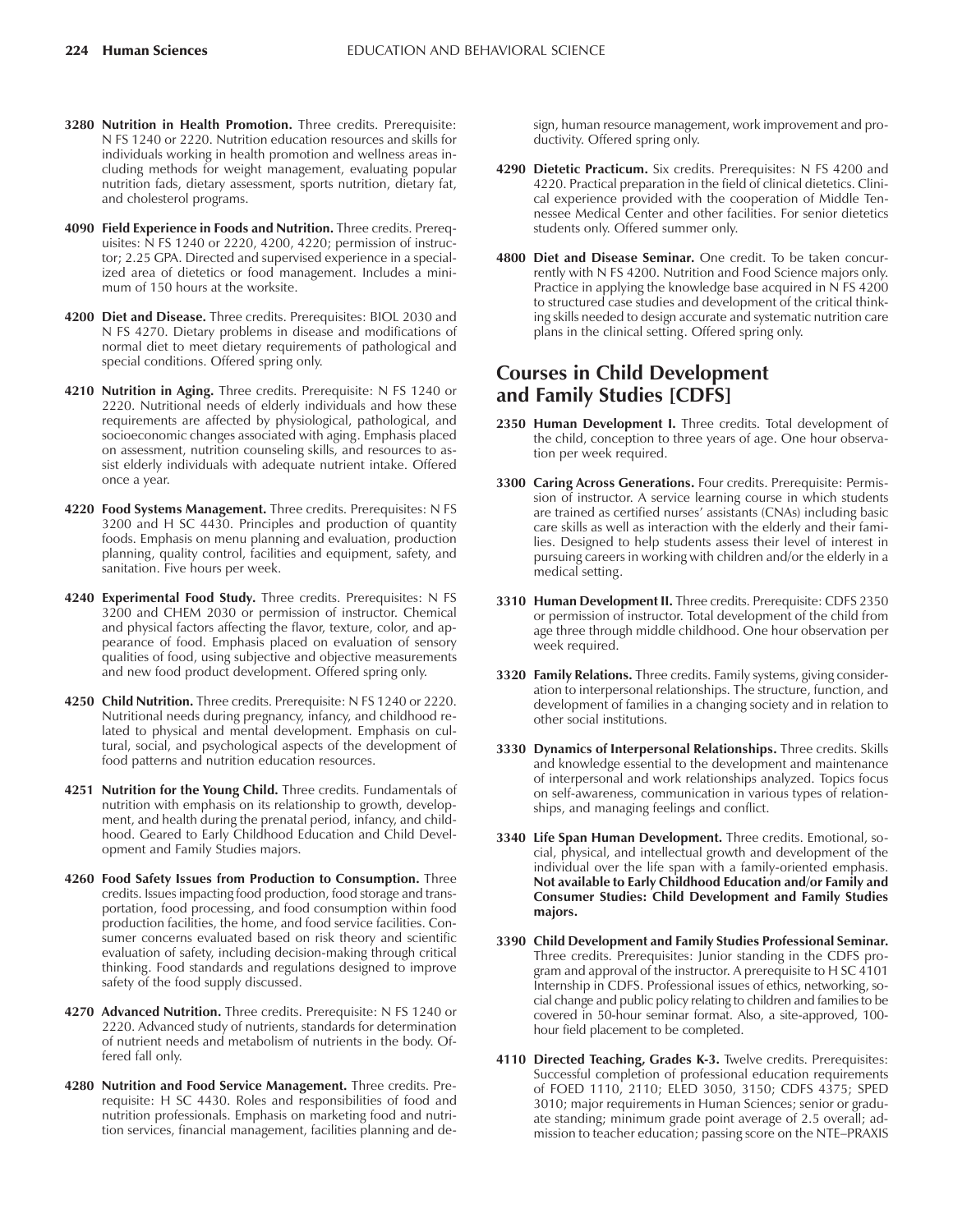I-PPST. Full-time semester of supervised teaching experience in two placements in the public schools. Pass/Fail.

- **4140 Violence in the Family.** Three credits. (Same as SOC 4140.) The causes, dynamics, and consequences of violence in the family. Includes the discussion of violence toward children, spouses, dating partners, siblings, and elders. Emphasizes the social conditions which lead to these types of violence.
- **4300 Preschool Practicum.** Three credits. Prerequisites: CDFS 2350, 3310, 4370; admission to teacher education program. Advanced information and skills working with three- and four-year olds. Lab interaction with children; planning and implementation of curriculum. Three hours laboratory plus two-hour seminar per week. May not be taken concurrently with CDFS 4380.
- **4310 Human Development III.** Three credits. In-depth study of physical, intellectual, social, and emotional factors influencing development during adolescence and the reciprocal influences between adolescent development and the family system. Emphasis on the ecological perspective to include the relation between adolescent development, families, and society. Summer only.
- **4320 Evaluation Strategies and Multicultural Education.** Three credits. Prerequisites: CDFS 2350 and 3310. Must be taken concurrently with CDFS 4370 (Early Childhood Education majors only) or with permission of instructor. A comprehensive examination of assessment and cultural, linguistic, and developmental diversity in young children for the purpose of meeting individual and group needs. Observation and interaction with young children with diverse needs and their families included.
- **4330 Primary Practicum.** Three credits. Prerequisites: CDFS 4300; ELED 3050; admission to teacher education program. Advanced knowledge and skills in working with kindergarten and primary children. Practicum students will implement developmentally appropriate curriculum in kindergarten and one other primary grade. Three hours laboratory and two hours seminar per week.
- **4340 The Contemporary Family.** Three credits. Prerequisite: CDFS 3320 or permission of instructor. An ecological approach to the study of contemporary issues, problems, questions, and life styles as they relate to families and individuals. Offered fall only.
- **4350 Parenting.** Three credits. Knowledge of parenting, parent/child interaction, and home/school/community relationships. Theoretical and applied perspectives.
- **4360 Day Care Perspectives.** Three credits. Prerequisite: CDFS 2350 and 3310. Examination of diverse day care settings and their influence on human development. Emphasis on the organization/administration of day care programs. Participation in day care center experiences required. One hour observation per week required.
- **4370 Effective Instruction (Birth-5).** Three credits. Prerequisites: CDFS 2350 and 3310. Must be taken concurrently with CDFS 4320 (Early Childhood Education majors only). Knowledge and skills necessary for implementing developmentally appropriate practices in programs serving children birth to age five.
- **4375 Literacy in Early Childhood.** Four credits. Prerequisites: CDFS 4320, 4370; SPED 3010; admission to teacher education program. Study of emergent literacy and literacy concepts, birth through grade three. Includes methods of teaching and assessing literacy in a diverse environment. Use of children's media and literature addressed. Three hours lecture plus two-hour experiential field placement per week.
- **4380 Infant/Toddler Practicum.** Three credits. Prerequisites: CDFS 2350, 3310, 4370; admission to teacher education program. Advanced knowledge and skills for working with infants and toddlers (birth-3). Lab participation involving interactions with children as well as planning and implementing curriculum required. A three-hour laboratory and a two-hour seminar per week. May not be taken concurrently with CDFS 4300.
- **4390 Families in Later Life.** Three credits. Prerequisites: Human Science majors - CDFS 3320; Sociology majors - SOC 2600 or permission of instructor. Examination of families in later life from an ecological approach with emphasis on family forms and relationships. Spring semester only.
- **4391 Aging Health and Development.** Three credits. Prerequisite: CDFS 4390 or SOC 2600 or permission of the instructor. A service learning opportunity that provides students with understanding of the concepts and application of aging, families in later life, assessment, and gerontological program planning and implementation. May be repeated with permission of instructor.

### **Courses in Family and Consumer Sciences Education [FCSE]**

- **2510 Family and Consumer Sciences Vocational Education and Curriculum.** Three credits. Orientation to vocational education and to teaching vocational home economics including attention to philosophy legislation, federal and state regulations and standards, curriculum and instruction in consumer-homemaking education, and occupational home economics education.
- **3510 Methods and Materials for Teaching Vocational Family and Consumer Sciences.** Three credits. Prerequisite: Admission to teacher education program. Philosophy of home economics education, principles of teaching, and curriculum construction applied to field. Study, evaluation, and organization of materials. Explanation of instructional materials.
- **4500 Occupational Field Experience.** Three credits each. Prerequisite: Permission of instructor. Directed participation in planned and supervised occupational experiences of 8 hours field experience per week. Must apply previous semester. **4501 Care and Guidance of Children.** Three credits. **4502 Food Management, Production, and Services.** Three credits.
- **4540 Teaching Home Economics.** One to six credits. Synthesis and application of relevant concepts relating to educational planning, changes and social changes to the development of effective home economics education programs. A maximum of 6 semester hours credit may be applied toward a degree.
- **4550 Curriculum Development.** Three credits. Review of recent advances in home economics education. Analysis and evaluation of selected topics, materials, and methods in terms of their appropriateness for teaching curriculum objectives in home economics.
- **4560 Problems in Teaching Materials.** One to three credits. Prerequisite: Permission of department chair. Application of principles and techniques involved in the selection and preparation of effective teaching materials and visual aids.
- **4570 Occupational Family and Consumer Sciences Seminar.** Three credits. Prerequisite: Consent of instructor. Examination and analysis of program development, execution, and evaluation in a selected occupational area.